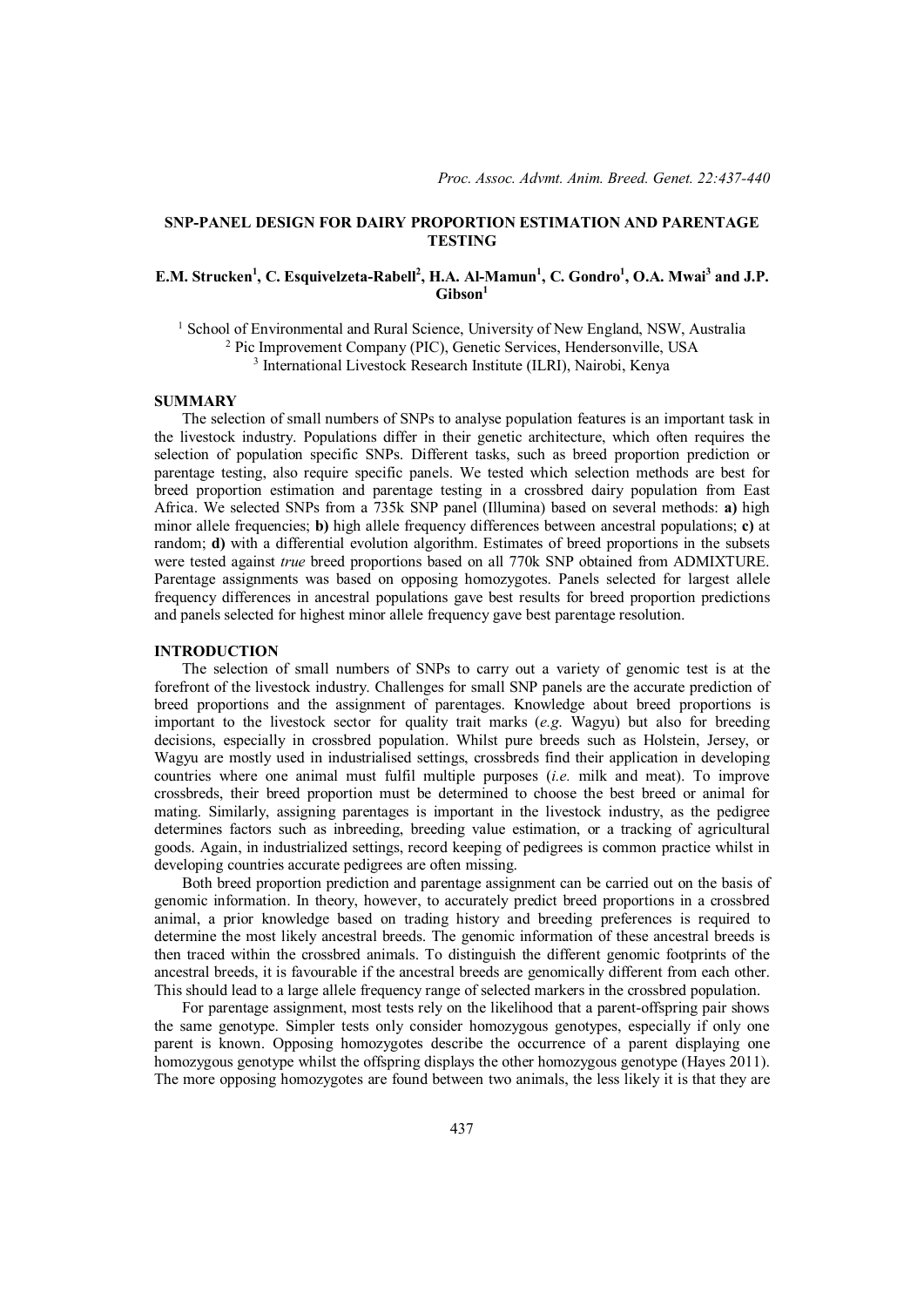#### *Poster presentations*

a parent-offspring pair. The highest likelihood, according to Hardy-Weinberg, to observe opposing homozygotes in a population is given for markers with high minor allele frequency. Thus, both breed proportion prediction and parentage assignment depend on different qualities of SNPs.

In this study, we used different selection methods to choose small panels of SNPs (100 to 1500 SNPs) from a 735k panel to determine breed proportions and parentages in a crossbred dairy population of East Africa. Based on the crossbreeding history in Kenya and Uganda (Rege and Tawan 1999; Hanotte *et al.* 2000), an African *Bos taurus* and a *Bos indicus* reference breed as well as 5 European dairy breeds were chosen to determine breed proportions.

### **MATERIALS AND METHODS**

A total of 1,933 crossbred dairy cows from Kenya and Uganda and local indigenous breeds of Ankole (n=43), Nganda (n=17), and Small East African Zebu (Zebu; n=58) were sampled (Dairy Genetics East Africa, DGEA1, project)**.** Additionally, genotypic datasets for N'Dama (as the reference African *Bos taurus* breed; n=20), Nelore (as the reference *Bos indicus* breed; n=20), Guernsey (n=20), Holstein (n=20), and Jersey (n=20) were sourced from the International Bovine HapMap consortium. Further, British Friesian (n=25) from the SRUC in Scotland and Canadian Ayrshire (n=20) from the Canadian Dairy Network (CDN) were used as reference breeds.

All animals were genotyped with the 770k BovineHD Beadchip array (Illumina Inc., San Diego, CA, USA). Genotypes were filtered using *SNPQC* (Gondro *et al.* 2014) with a sample-wise call rate of 90%; a median GC score  $<0.6$ ; and a GC score $<0.6$  in at least 10% of the samples. Only markers contained on the 29 autosomal chromosomes were included in the analysis. The cleaned population datasets were merged and included 735,293 SNPs. Markers that were excluded due to quality control criteria in one breed but not in another were set to NA in the breed for which they were excluded.

*True* breed proportions of the crossbreds were estimated using the full quality controlled data in the ADMIXTURE 1.23 program (Alexander *et al.* 2009). The analysis was supervised with N'Dama, Nelore, Ayrshire, Friesians, Guernseys, Holstein, and Jerseys as assumed ancestral populations.

The pedigree of the crossbreds was reconstructed based on presence or absence of opposing homozygotes (Hayes 2011) and contained 171 cows with 189 offspring, of which 15 cows had two and one cow had three offspring. Parentage testing was based on opposing homozygotes and panel resolution determined based on the separation value (Strucken *et al.* 2014).

Subsets of SNPs ranging from 100 to 1,500 markers were selected based on **a)** highest minor allele frequency in the crossbreds, **b)** absolute allele frequency difference between the ancestral breeds (European dairy breeds vs. a combination of Nelore and N'Dama), at **c)** random (results were averaged across 10 random samples), and **d)** a differential evolution algorithm (Gondro *et al.* 2013, Esquivelzeta *et al.* 2015). Accuracies of dairy proportion prediction were assessed with the coefficient of determination (r<sup>2</sup>) between the *true* proportions and the estimated proportions from the subsets. Parentage assignment was assessed with the *separation value* which is based on opposing homozygotes (Strucken *et al.* 2014, 2016).

#### **RESULTS AND DISCUSSION**

Allele frequencies showed relatively large interquartile ranges for all selection methods (0.35- 0.65) apart for highest MAF (Figure 1). Allele frequencies of SNP subsets were assumed to play a major role for their performance in breed proportion prediction and parentage assignment. Markers with largest allele frequency differences between ancestral breeds should be able to distinguish breed proportions in crossbred animals. Therefore, allele frequencies were expected to show a larger variation in the crossbreds. Markers with a high minor allele frequency, i.e. both alleles occur equally often, have the highest probability to show opposing homozygotes between two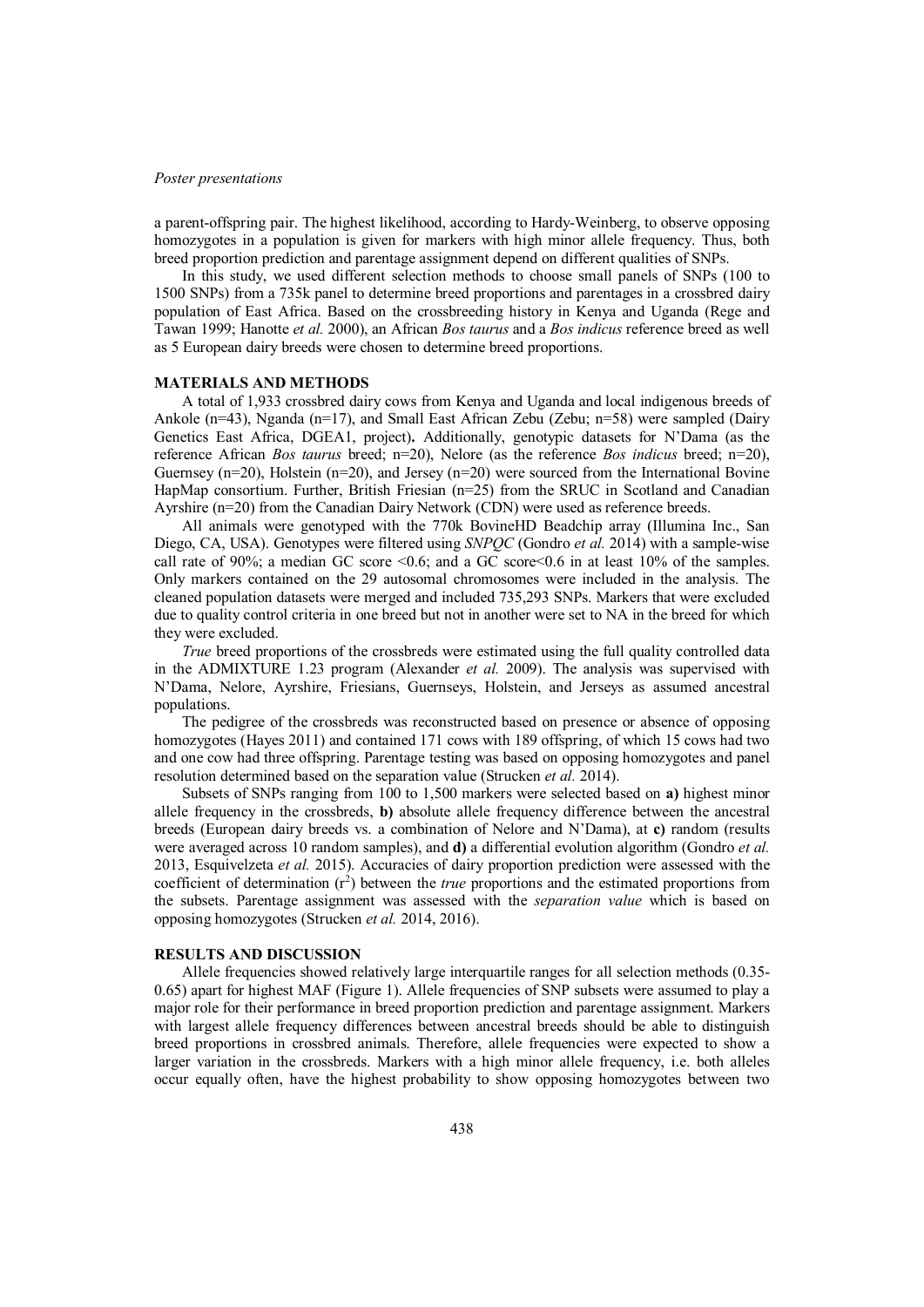

Individual breed proportion estimates of the ancestral breeds proved to be highly variable depending on the number of assumed ancestral breeds. Therefore, we used the total proportion of European dairy breeds as a more reliable contrast to the African N'Dama and indicine Nelore. Dairy breed proportions of the crossbred animals were on average 0.7 (SD 0.21).

The various panels predicted total dairy breed proportions with an  $r^2$  of 0.694-0.950 (SE 0.005-0.013) for the smallest subsets of 100 markers (Figure 2a). The best results for all panel sizes was achieved with SNPs selected for largest absolute allele frequency difference between the ancestral breeds.

Lowest numbers of opposing homozygotes were found for panels selected for high minor allele frequency (Figure 2b), thus should perform best for parentage assignments. With 100 markers, however, none of the selection methods resulted in a panel that was able to assign all parentages correctly, as this requires a separation value >0.

All panels that were selected based on the Kenyan and Ugandan crossbred animals were validated in independent crossbred populations of Ethiopia and Tanzania (N=545, N=462). The